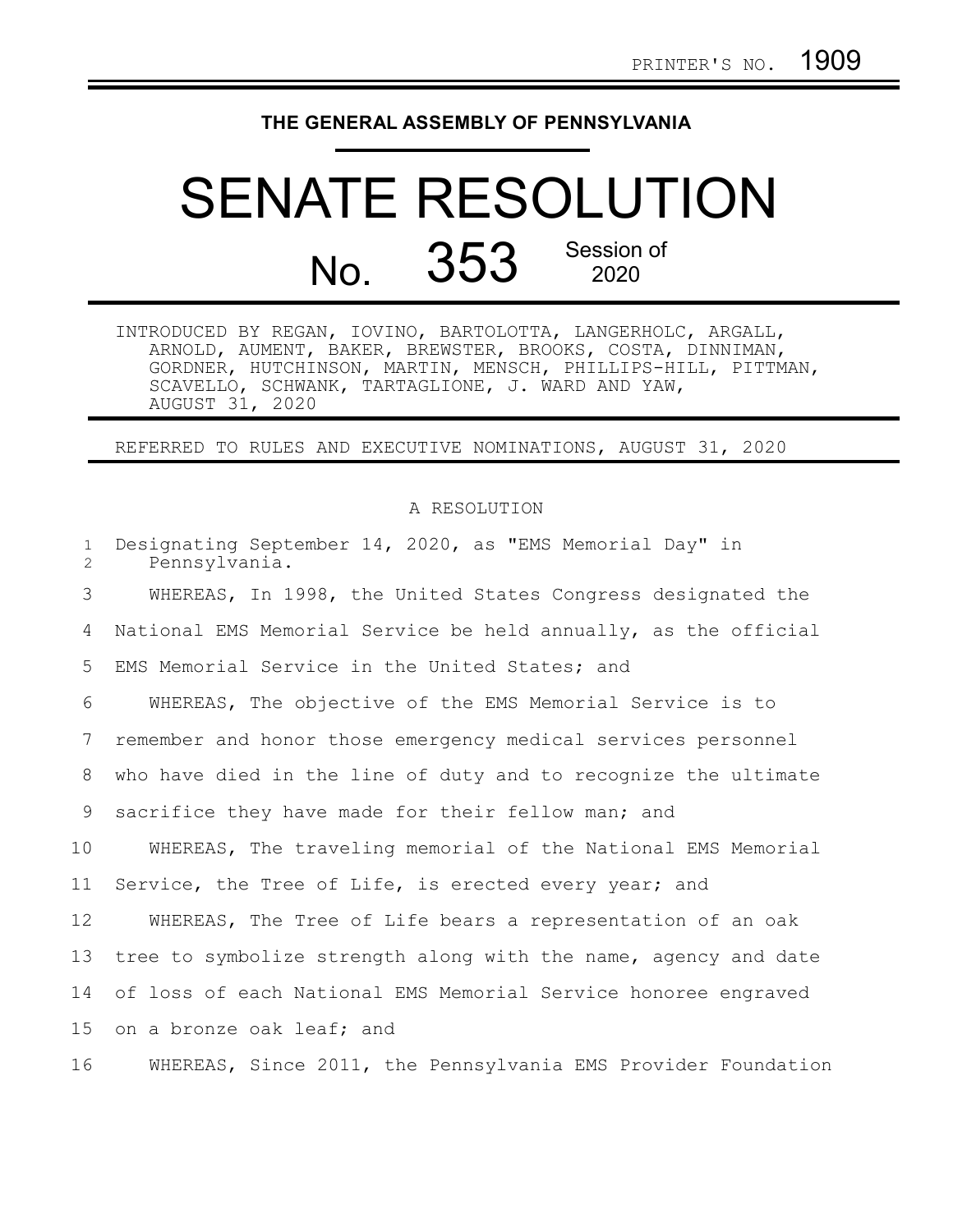has organized an EMS Memorial Service at the State Capitol to remember Pennsylvania EMS providers that have given their lives in the line of duty; and WHEREAS, During the Memorial Service at the Capitol, the name of each honoree is read followed by the ringing of the bell; and WHEREAS, Since 2013, the following EMS personnel have been honored for making the ultimate sacrifice during the performance of emergency service duties: (1) Samantha Agins, Camp Jaycee, Stroudsburg. (2) Ethan Lynn Amsbaugh, Priority Volunteer Response Ambulance, Mt. Union. (3) Robert Ashby, Sr., Christiana Community Ambulance, Gap. (4) Brenda Bauer, City of Reading Fire, Reading. (5) David J. Blausen, Wilkins-Churchill Rescue One, Wilkins. (6) Walter L. Bricker, Metal Township Fire & Ambulance Co, Fannettsburg. (7) John Buchner, Scranton Fire Department Ambulance, Scranton. (8) Jeanette M. Christ, University Medevac/Lehigh Valley Hospital, Allentown. (9) Kelly A. Conti, Critical Care Diversified Enterprises, West Mifflin. (10) John R. Demkosky, Lackawanna Ambulance Service, Scranton. (11) Kline DeWire, Susquehanna Health System EMS, Williamsport. (12) Bruce H. Ditlow, St Joseph Hospital, Lancaster. (13) Theodore Dybus, Veterans Memorial Ambulance 20200SR0353PN1909 - 2 - 1 2 3 4 5 6 7 8 9 10 11 12 13 14 15 16 17 18 19 20 21 22 23 24 25 26 27 28 29 30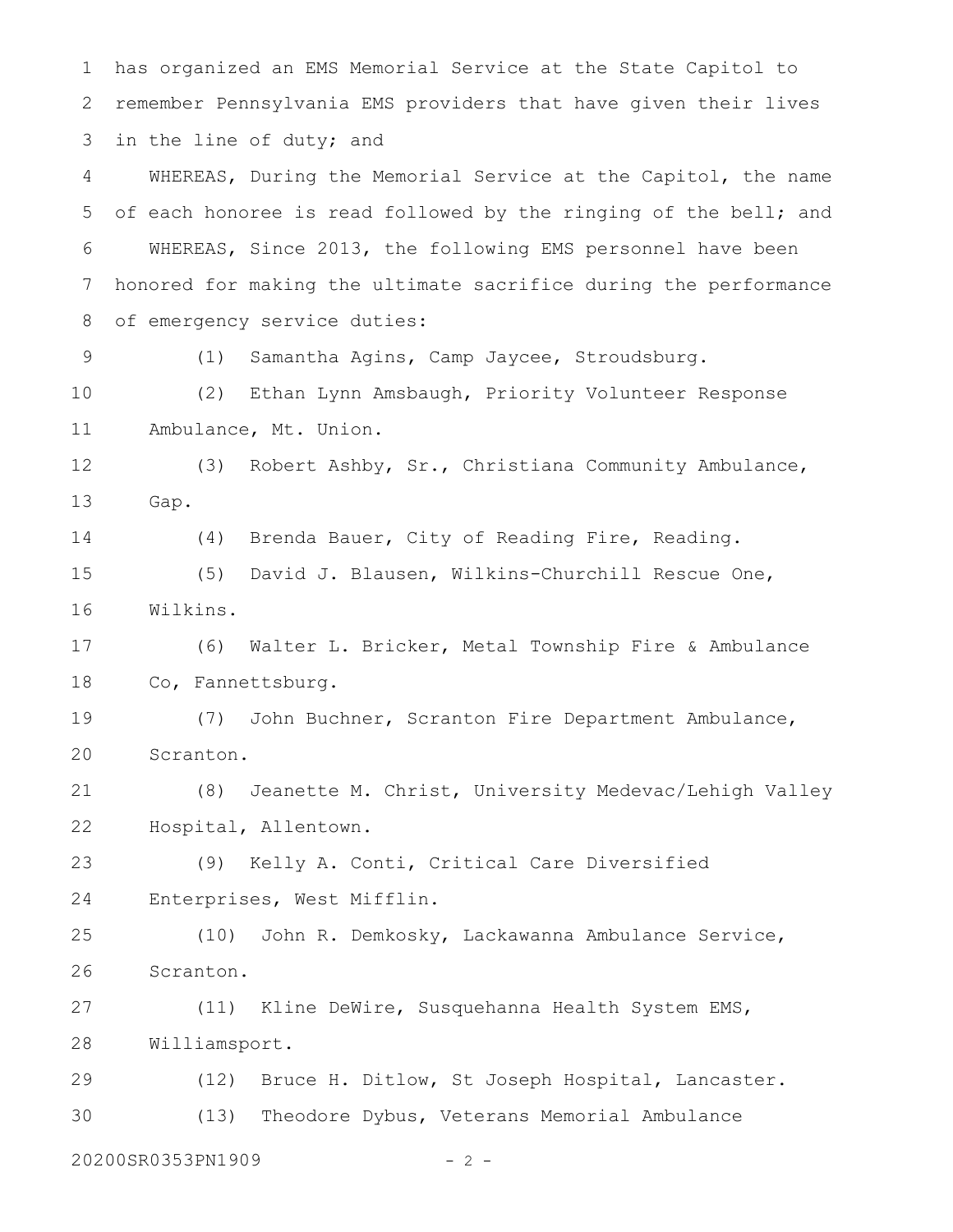| $\mathbf 1$ |                   | Service, Northern Cambria.                              |  |
|-------------|-------------------|---------------------------------------------------------|--|
| 2           |                   | (14) Kevin A. Ellefson, Medic Rescue Ambulance Service, |  |
| 3           | Beaver Falls.     |                                                         |  |
| 4           |                   | (15) Donald J. Felker, Collingdale Fire Company No 1,   |  |
| 5           | Collingdale.      |                                                         |  |
| 6           |                   | (16) Dale C. Francis, Lifestar Ambulance Corps,         |  |
| 7           | Quakertown.       |                                                         |  |
| 8           |                   | (17) Michael "Boz" Garvin, Second Alarmers Association  |  |
| 9           |                   | and Rescue Squad, Willow Grove.                         |  |
| 10          |                   | (18) John M. Goodwin, Guthrie One Helicopter, Sayre.    |  |
| 11          |                   | (19) Thomas Gruen, Tunkhannock Ambulance Association,   |  |
| 12          | Tunkhannock.      |                                                         |  |
| 13          |                   | (20) Richard A. Hartley, Derry Township Fire Police,    |  |
| 14          | Lewistown.        |                                                         |  |
| 15          |                   | (21) Mark W. Haussler, Guthrie One Helicopter, Sayre.   |  |
| 16          |                   | (22) Herbert W. McCay, American Medical Response,       |  |
| 17          | Philadelphia.     |                                                         |  |
| 18          |                   | (23) Thomas Hicks, Citizens Volunteer Fire Company,     |  |
| 19          | York.             |                                                         |  |
| 20          |                   | (24) Wesley Hostetter, Lack Tuscarora EMS, East         |  |
| 21          | Waterford.        |                                                         |  |
| 22          |                   | (25) Robert W. Justis, St. Luke's Transport Service,    |  |
| 23          | Tannersville.     |                                                         |  |
| 24          |                   | (26) Daniel E. Keller, Fayette EMS, Connellsville.      |  |
| 25          |                   | (27) Robert Kohler, Sr. Northeastern Area EMS, York.    |  |
| 26          |                   | (28) Shawn M. Kramer, Hamburg Ambulance Service, West   |  |
| 27          | Lawn/Hamburg.     |                                                         |  |
| 28          |                   | (29) Robert. W. Justis, St. Luke's Transport Service,   |  |
| 29          | Tannersville      |                                                         |  |
| 30          |                   | (30) James S. Landis, University Medevac/Lehigh Valley  |  |
|             | 20200SR0353PN1909 | $-3-$                                                   |  |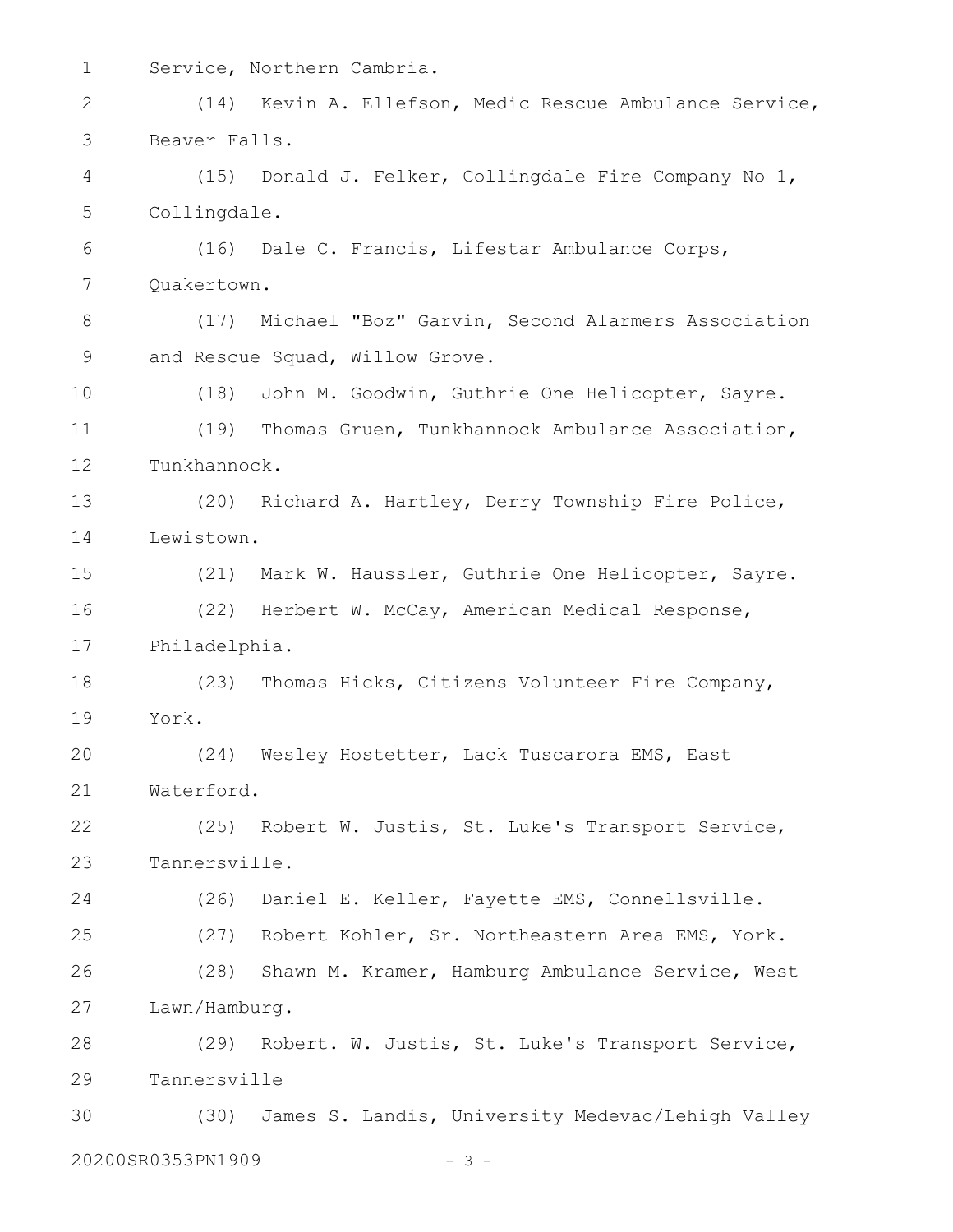| $\mathbf 1$                |                   | Hospital, Allentown.                                  |  |  |
|----------------------------|-------------------|-------------------------------------------------------|--|--|
| 2                          | (31)              | John F. Legieko, Parkesburg Ambulance/Fire Co,        |  |  |
| 3                          | Parkesburg.       |                                                       |  |  |
| 4                          | (32)              | Janice M. Keen-Livingston, West End Ambulance         |  |  |
| 5                          |                   | Service, Johnstown.                                   |  |  |
| 6                          |                   | (33) Kevin Maffettone, Bucks County 2012 Morrisville, |  |  |
| 7                          | Levittown.        |                                                       |  |  |
| 8                          |                   | (34) Herbert W. McCay, American Medical Response,     |  |  |
| 9                          | Philadelphia.     |                                                       |  |  |
| 10                         | (35)              | Daniel W. McIntosh, Bensalem EMS, Bensalem.           |  |  |
| 11                         | (36)              | Harry R. Moore, Duquesne EMS, Duquesne.               |  |  |
| 12                         |                   | (37) Paul Moyer, Yoe Ambulance, York.                 |  |  |
| 13                         |                   | (38) Michael R. Murphy, PennSTAR, Philadelphia.       |  |  |
| 14                         | (39)              | Barry John Nagle, Silver Spring Ambulance and         |  |  |
| 15                         |                   | Rescue, New Kingstown.                                |  |  |
| 16                         |                   | (40) Deborah J. Nole, Guthrie One Helicopter, Sayre.  |  |  |
| 17                         |                   | (41) Larry Oberle, Alpha Fire Company Community       |  |  |
| 18                         |                   | Ambulance, State College.                             |  |  |
| 19                         |                   | (42) Kenneth Duane Prunty, Tri Community Ambulance,   |  |  |
| 20                         | Monogahela.       |                                                       |  |  |
| 21                         |                   | (43) Elwood C. Queen Sr., Irvona Volunteer Ambulance  |  |  |
| 22                         | Service, Irvona.  |                                                       |  |  |
| 23                         |                   | (44) Robert Reeder, Crozer-Keystone EMS, Upland.      |  |  |
| 24                         |                   | (45) Patricia A. Riccobono, Lehigh Valley Hospital,   |  |  |
| 25                         | Allentown.        |                                                       |  |  |
| 26                         |                   | (46) David A. Sauder, Leola Ambulance Association,    |  |  |
| 27                         | Leola.            |                                                       |  |  |
| 28                         |                   | (47) Heinz Schulz, Emergycare/LifeStar of Erie, Erie. |  |  |
| 29                         |                   | (48) Richard Shoaf, Jr., Swarthmore Fire & Protection |  |  |
| 30                         | Assn, Swarthmore. |                                                       |  |  |
| 20200SR0353PN1909<br>- 4 - |                   |                                                       |  |  |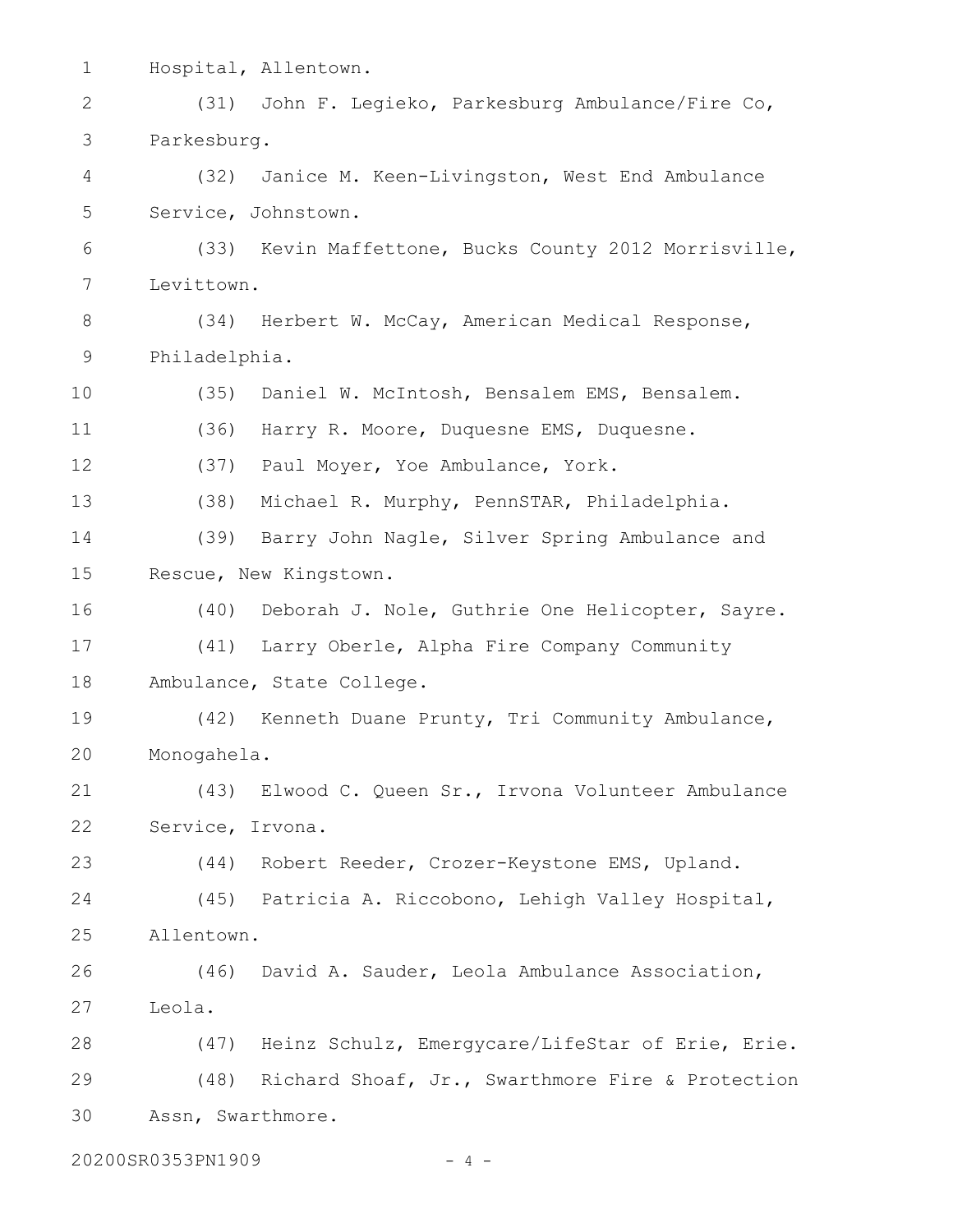(49) Matthew C. Smelser, Rostraver-West Newton Emergency Medical Services, Belle Vernon. (50) Edward E. Soper, H.O.P.S. Ambulance, Le Raysville. (51) William R. Spence, CJ Systems Aviation Group, West Mifflin. (52) Ethel M. Speros, Willow Street Ambulance Association, Willow Street. (53) Richard J. Stark, Thornhurst Volunteer Fire/Rescue Ambulance Squad, Thornhurst. (54) Daniel Sweeney, Philadelphia Fire Department, Philadelphia. (55) Joseph M. Vagnier, Monroeville Fire Dept, Monroeville. (56) Robert Vetter, Mon Valley EMS, Monessen. (57) John M. Watson, Moscow Volunteer Fire Department/Hose Co Ambulance, Moscow. (58) Kevin L. Weatherlow, St Joseph Hospital, Lancaster. (59) Craig Webb, University EMS, Dauphin. (60) Gregory Wentzel, First Aid & Safety Patrol Emergency Medical Services Agency, Lebanon. (61) David A. Womer, Mount Carmel Area Rescue Squad, Mount Carmel. (62) Robert H. Wood, Montrose Minute Men, Montrose. (63) David Young, Central Juniata EMS, Juniata; and WHEREAS, Since 2016, prior to the Memorial Service, the Pennsylvania EMS Provider Foundation holds a cycling event which ends at the Capitol; and WHEREAS, On January 5, 2020, Rostraver West Newton Emergency Services Paramedic Supervisor, Matthew C. Smelser, was struck 20200SR0353PN1909 - 5 -1 2 3 4 5 6 7 8 9 10 11 12 13 14 15 16 17 18 19 20 21 22 23 24 25 26 27 28 29 30